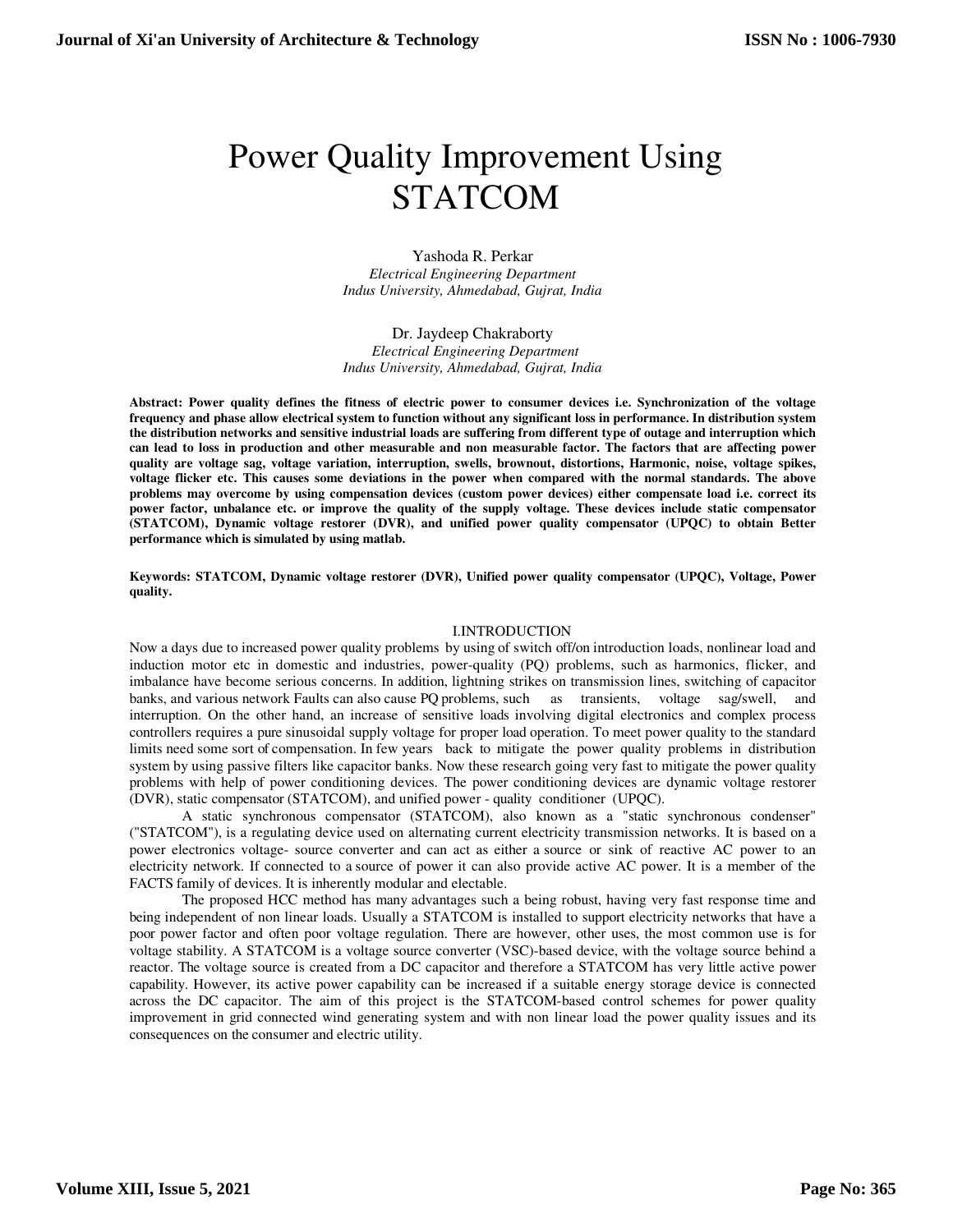## II.SOURCES AND EFFECTS OF POWER QUALITY PROBLEMS

The distortion in the quality of supply power can be introduced/ enhanced at various stages; however; some of the primary sources of distortion can be identified as below:

- 1. Power Electronic Devices
- 2. IT and Office Equipments
- 3. Arcing Devices
- 4. Load Switching
- 5. Large Motor Starting
- 6. Embedded Generation
- 7. Electromagnetic Radiations and Cables
- 8. Storm and Environment Related Causes etc.

### *Some of the common power quality issues and their prominent impact are:-*

**Harmonics:** Excessive losses and heating in motors, capacitors and transformers connected to the system.

**Flicker**: Visual irritation, introduction of many harmonic components in the supply power and their associated equipment.

**Transients:** Tripping, components failures, flashover of instrument insulation hardware booting, software glitches, poor product quality etc.

**Voltage sags**: Devices /process down time, effect on product quality, failure / malfunction of customer equipments and associated scrap cost, clean up costs, maintenance and repair costs etc.

#### *Control Objectives of STATCOM:-*

*The shunt connected converter has the* following control objectives

- Voltage support and control
- Voltage Fluctuation And Flicker Mitigation
- Unsymmetrical load balancing
- Power factor correction
- Active harmonics cancellation
- Improve transient stability of the power system

## *USE OF CUSTOM POWER DEVICES TO IMPROVE POWER QUALITY:*

In order to overcome the problem mentioned above conventional devices such as:

- 1. Line-voltage regulators: Tap changers, buck-boost regulator, CVT (Constant- voltage transformer).
- 2. M-G Sets (Motor-generator Sets)
- 3. Magnetic Synthesizers
- 4. SVC (Static VAR Compensators)
- 5. UPS (Uninterruptible Power Supplies)
- 6. Static Transfer Switch
- 7. Fuel Cell Based Inverter System

Can be used but present day modem equipments are very sensitive to voltage sags and they need the mitigating device to be very fast in acting, which cannot possible by the above conventional devices. So in order to overcome the above disadvantages, a new category of devices called custom power devices are developed. Custom power devices are the new generation of power electronics-based equipment aimed at enhancing the reliability and quality power flows in low- voltage distribution networks.

In this paper, distribution static compensator (STATCOM) is Presented the proposed topology can be used for compensation of current reactive power compensation, power factor correction and harmonic reduction in both feeders by sharing power compensation capabilities between two adjacent feeders which are not connected.

## III.MODELLING OF STATCOM AND SIMULATION RESULTS

The proposed STATCOM control scheme for grid connected wind energy generation for power quality improvement has following objectives, Unity power factor at the source side, Reactive power support only from STATCOM to win Generator and Load and Controller for STATCOM to achieve fast dynamic response. The STATCOM consists of a PWM inverter connected to the network through a transformer. The dc link voltage is provided by capacitor C which is charged with power taken from the network. The control system ensures the regulation of the bus voltage and the dc link voltage. The STATCOM function is to regulate the bus voltage by absorbing or generating reactive power to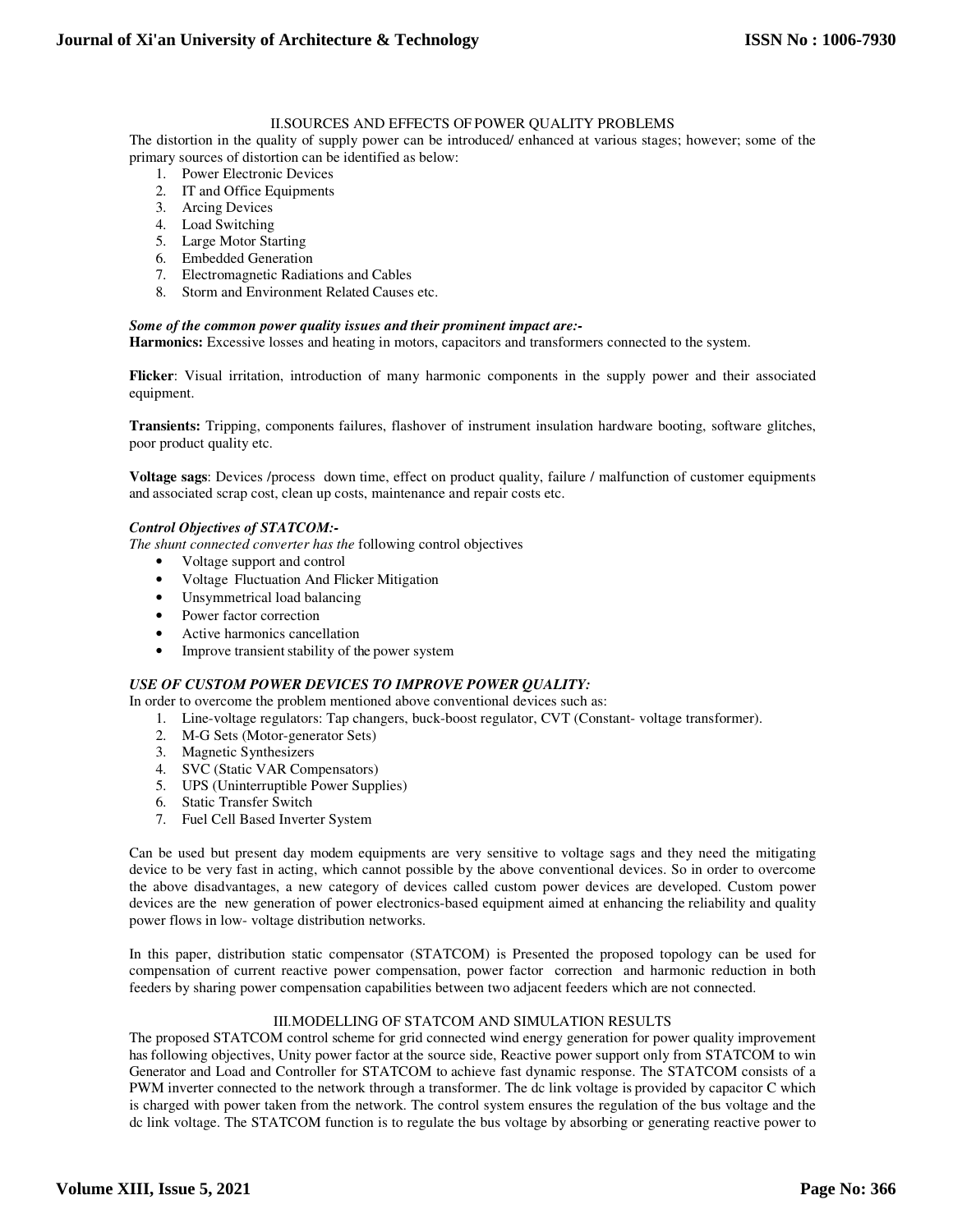the network, like a thyristor static compensator.



*Fig. 1 Block diagram of the proposed model*

A STATCOM consists of a two-level Voltage Source Converter (VSC), a DC energy storage device connected in shunt to the distribution network through the coupling transformer. The VSC converts the DC voltage across the storage device into a set of three-phase AC output voltages. These voltages are in phase and coupled with the AC system through the reactance of the coupling transformer. Suitable adjustment of the phase and magnitude of the STATCOM output voltages allows effective control of active and reactive power exchanges between the STATCOM and the AC system. Such configuration allows the device to absorb or generate controllable active and reactive power.

The SIMULINK model to enhance the performance of distribution system, STATCOM with was connected to the distribution system shown in fig 2.



*Figure: - 2 Simulink model for source, load and compensator current imperfections using* STATCOM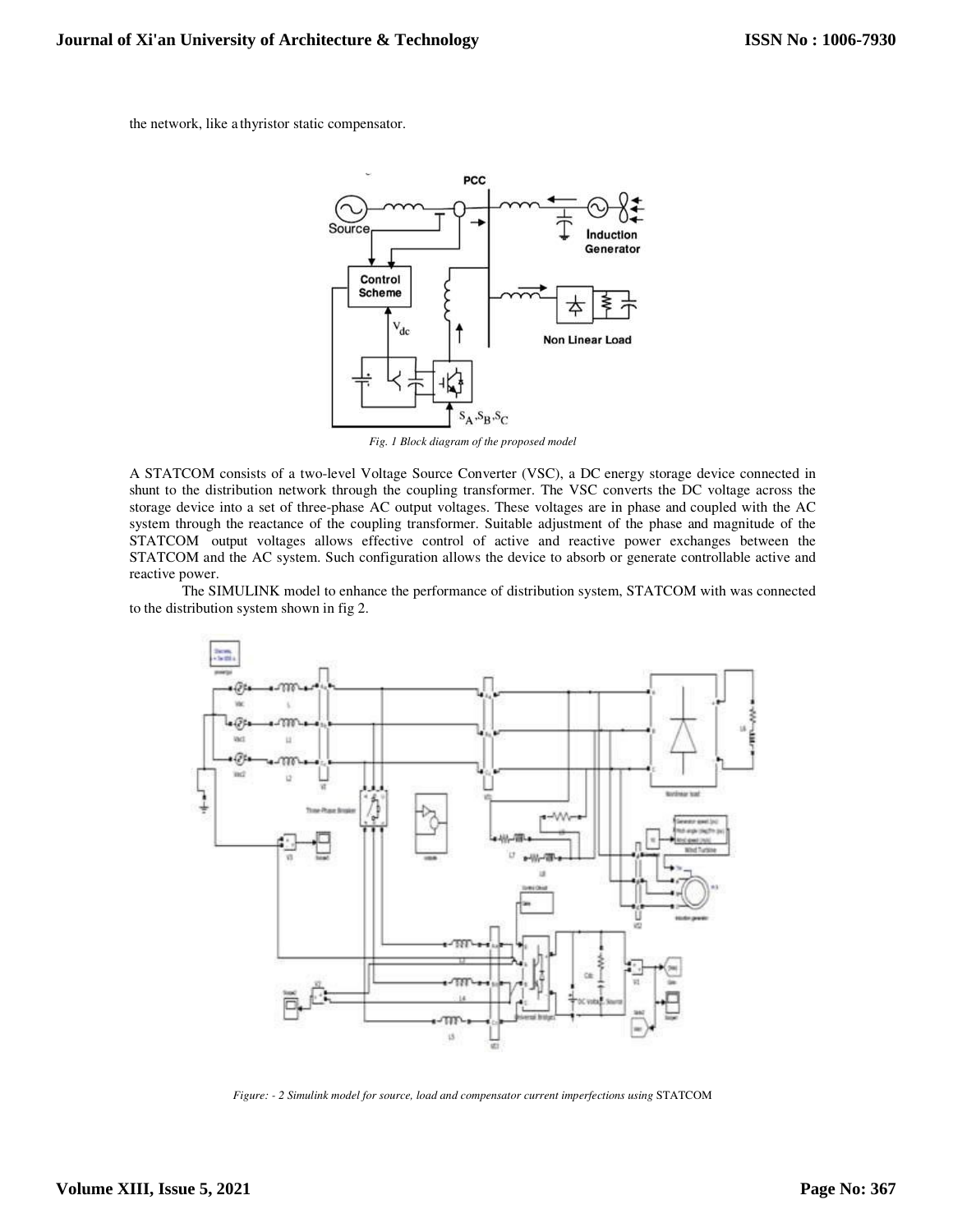

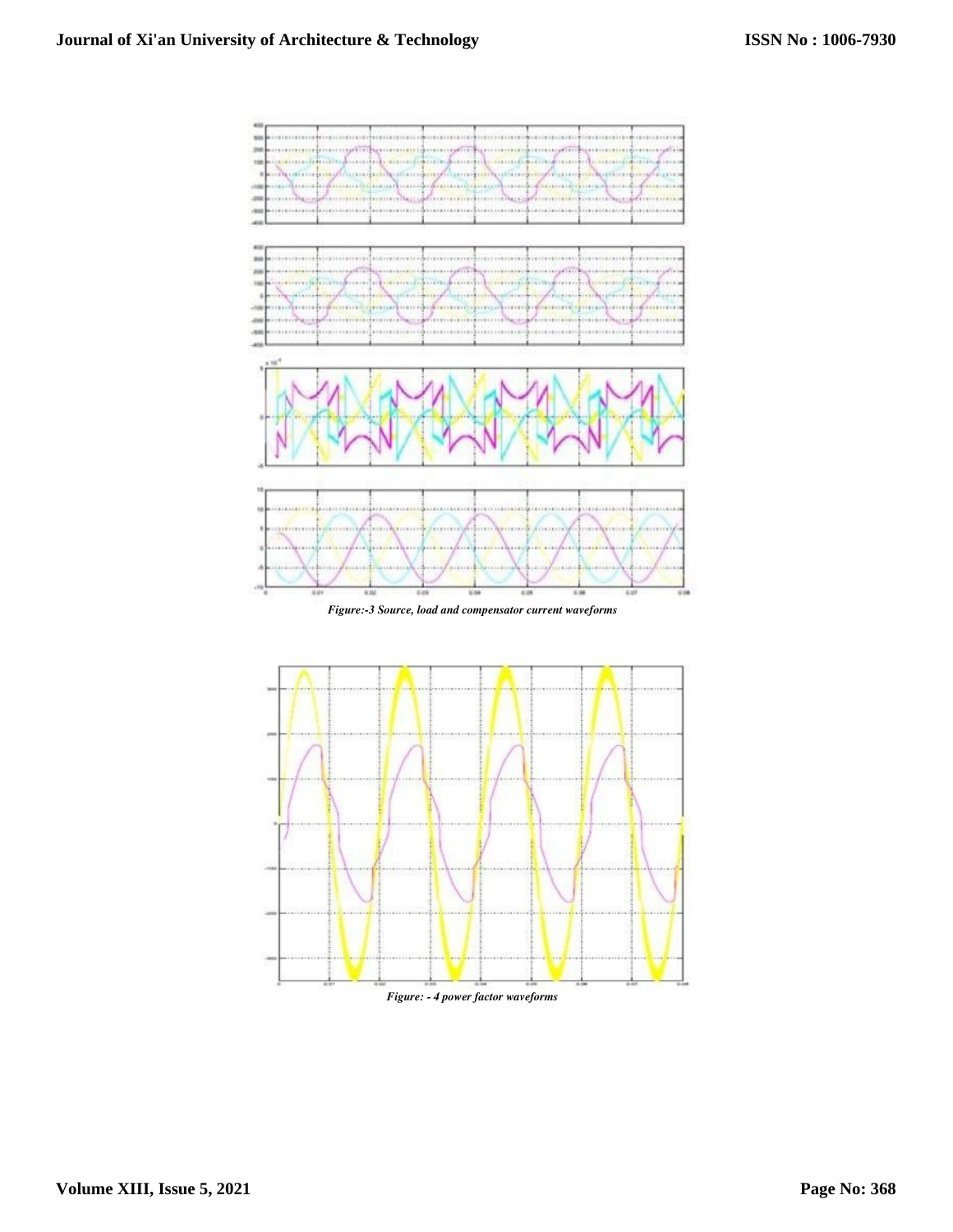

*Figure: - 5 voltage and current waveforms* 

# **VOLTAGE SOURCE CONVERTERS (VSC):**

A voltage-source converter is a power electronic device, which can generate a sinusoidal voltage with any required magnitude, frequency and phase angle. Voltage source converters are widely used in adjustable-speed drives, but can also be used to mitigate voltage dips. The VSC is used to either completely replace the voltage or to inject the "missing voltage". The "missing voltage" is the difference between the nominal voltage and the actual. The converter is normally based on some kind of energy storage, which will supply the converter with a DC voltage. The solidstate electronics in the converter is then switched to get the desired output voltage. Normally the VSC is not only used for voltage dip mitigation, but also for other power quality issues, e.g. flicker and harmonics.

The voltage source rectifier operates by keeping the dc link voltage at a desired reference value, using a feedback control loop as shown in Fig:-6

To accomplish this task, the dc link voltage is measured and compared with a reference VREF. The error signal generated from this comparison is used to switch the six valves of the rectifier ON and OFF. In this way, power can come or return to the ac source according to dc link voltage requirements. Voltage VD is measured at capacitor CD. When the current ID is positive (rectifier operation), the capacitor CD is discharged, and the error signal ask the Control Block for more power from the ac supply.



*Fig 6 schematic structure of a VSC with closed loop*

The Control Block takes the power from the supply by generating the appropriate PWM signals for the six valves. In this way, more current flows from the ac to the dc side, and the capacitor voltage is recovered. Inversely, when ID becomes negative (inverter operation), the capacitor CD is overcharged, and the error signal asks the control to discharge the capacitor and return power to the ac mains.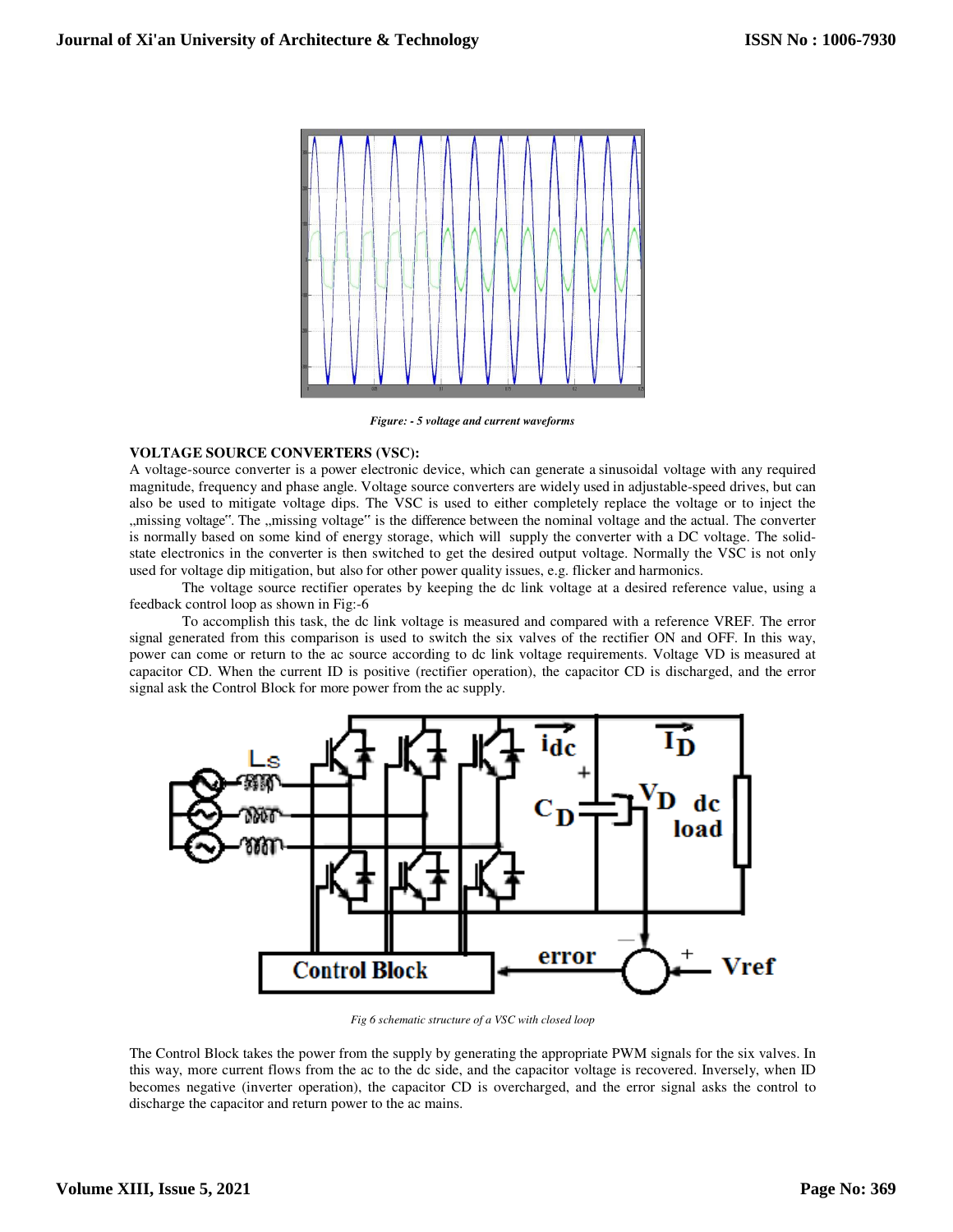The PWM control not only can manage the active power, but also reactive power, allowing this type of rectifier to correct power factor. In addition, the ac current waveforms can be maintained as almost sinusoidal, which reduces harmonic contamination to the mains supply. Pulse width- modulation consists of switching the valves ON and OFF, following a pre-established template.

# IV.OPERATION OF STATCOM:

#### *Basic Principle of Operation:*

In the case of two AC sources, which have the same frequency and are connected through a series reactance, the power flows will be:

- Active or Real Power flows from the leading source to the lagging source.
- Reactive Power flows from the higher to the lower voltage magnitude source.

Consequently, the phase angle difference between the sources decides the active power flow, while the voltage magnitude difference between the sources determines the reactive power flow. Based on this principle, a STATCOM can be used to regulate the reactive power flow by changing the output voltage of the voltage- source converter with respect to the system voltage.

## MODES OF OPERATION:

*The STATCOM can be operated in two* different modes:

#### *A. Voltage Regulation:-*

The static synchronous compensator regulates voltage at its connection point by controlling the amount of reactive power that is absorbed from or injected into the power system through a voltage- source converter. In steady-state operation, the voltage V2 generated by the VSC through the DC capacitor is in phase with the system voltage V1 ( $\delta$ =0), so that only reactive power (Q) is flowing (P=0).

- 1. When system voltage is high, the STATCOM will absorb reactive power (inductive behavior)
- 2. When system voltage is low, the STATCOM will generate and inject reactive power into the system (capacitive).

Subsequently, the amount of reactive power flow is given by the equation:

 $Q = [V1 (V1-V2)] / X$ 

## **B.** *VAR Control:-*

In this mode, the STATCOM reactive power output is kept constant independent of other system parameter.

# *Three-Phase Voltage Source Inverters:*

The standard three-phase VSI topology is shown in Fig. 4 and the eight valid switch states. As in single-phase VSIs, the switches of any leg of the inverter (S1 and S4, S3 and S6, or S5 and S2) cannot be switched on simultaneously because this would result in a short circuit across the dc link voltage supply. Similarly, in order to avoid undefined states in the VSI, and thus undefined ac output line voltages, the switches of any leg of the inverter cannot be switched off simultaneously as this will result in voltages that will depend upon the respective line current polarity of the eight valid states, two of them produce zero ac line voltages. In this case, the ac line currents freewheel through either the upper or lower components. The remaining states produce nonzero ac output voltages. In order to generate a given voltage waveform, the inverter moves from one state to another. Thus the resulting ac output line voltages consist of discrete values of voltages that are Vi, 0, and Vi+ for the topology The selection of the states in order to generate the given waveform is done by the modulating technique that should ensure the use of only the valid states.

#### *Principle of Hysteresis Current* **Controller:**

Hysteresis current control is an instantaneous closed loop control technique in which the output current I of the inverter is made to track the command current i\* and maintain the error within the hysteresis band  $(\delta)$ .

When the error in current  $(i.e.=i^*-i)$  crosses the error band, inverters are switched to bring the output current within the error band .When the output current exceeds the upper band  $(i^* + \delta/2)$ , it is brought back to within the band of  $\delta$ by turning ON the lower switch and turning OFF the upper switch of the inverter leg of the phase considered. As a result, the voltage across the load changes from Vdc to 0 and the current decreases. Similarly when the output current goes below the lower band ( $i^*$ -  $\delta/2$ ), the load is connected to Vdc by turning OFF the lower switch and turning ON the upper switch. As a result, the output voltage across the load changes from 0to Vdc and the output current starts to build up. An optimal value of δ must be chosen to maintain a balance between the output current ripple and the switching losses and thereby eliminate particular harmonics. In this control technique, since each phase is controlled independently, switching frequency goes abnormally high, which increases the switching losses. The instantaneous active power  $(P^*)$  that is to be supplied by the D- STATCOM can be evaluated from the energy stored in the DC capacitor and is given by:

$$
\vec{P} = -\frac{dE}{dt} = \frac{1}{2}C \frac{d(V_{DC}^2)}{dt}
$$